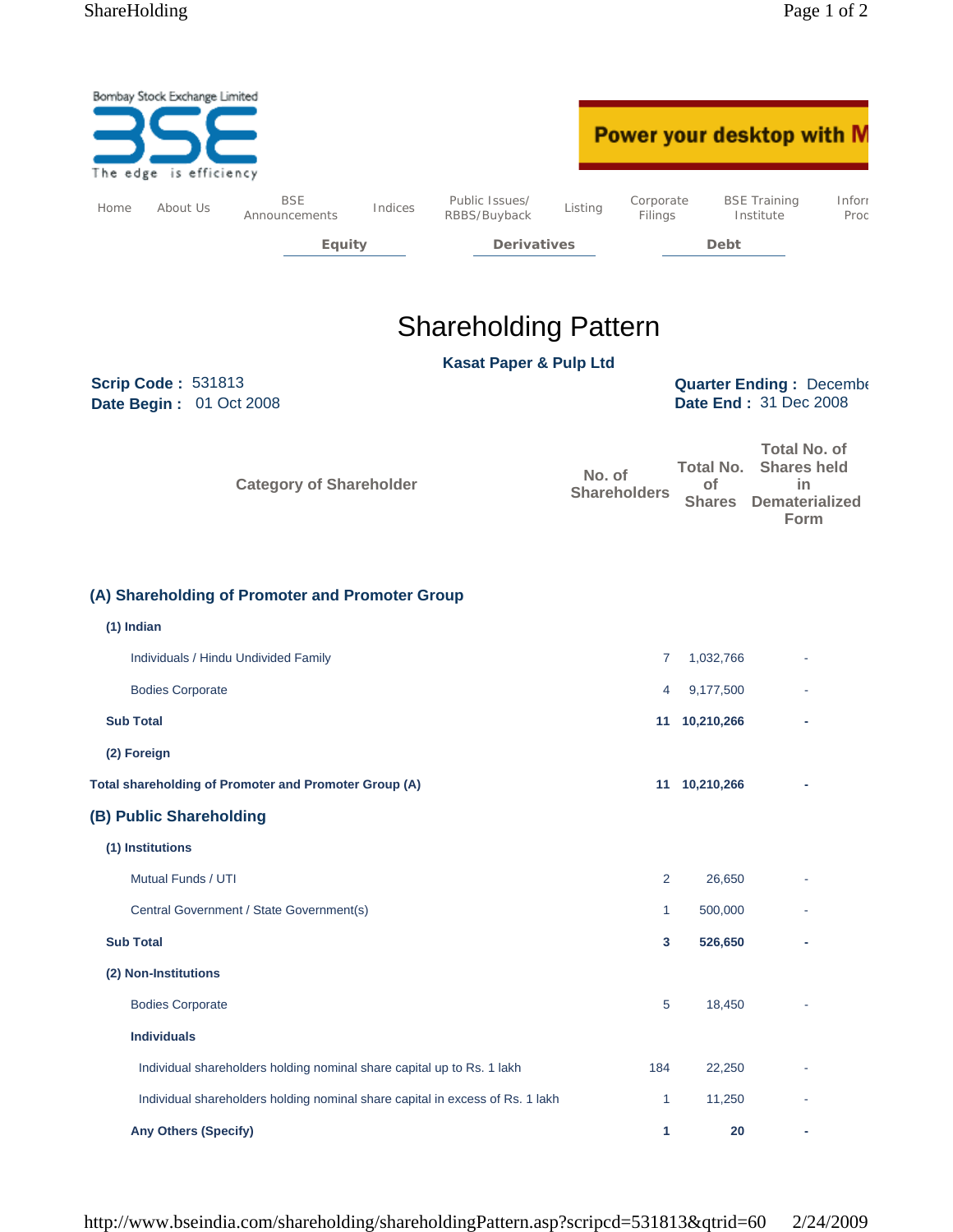## ShareHolding Page 2 of 2

| Non Resident Indians                                                                    |     | 20         |  |
|-----------------------------------------------------------------------------------------|-----|------------|--|
| <b>Sub Total</b>                                                                        | 191 | 51.970     |  |
| <b>Total Public shareholding (B)</b>                                                    | 194 | 578.620    |  |
| Total $(A)+(B)$                                                                         | 205 | 10,788,886 |  |
| (C) Shares held by Custodians and against which Depository<br>Receipts have been issued |     | ۰          |  |
| Total $(A)+(B)+(C)$                                                                     | 205 | 10,788,886 |  |

## **Notes:**

**Click here for** Shareholding belonging to the category "Promoter and Promoter Group" **Click here for** Shareholding belonging to the category "Public" and holding more than 1% of the Total No. of Sha **Click here for** Details of Locked-in Shares **Click here for** Details of Depository Receipts (DRs) **Click here for** Holding of Depository Receipts (DRs), where Underlying Shares are in Excess of 1% of the Total N

#### **Back**

## Contact Information | Company Results | Announcements | Shareholding Pattern | Stock Reach | Charting

| Systems & Processes                                           | <b>Members</b> | <b>Investor Desk</b> | Research/Publications | Careers | Archives |  |
|---------------------------------------------------------------|----------------|----------------------|-----------------------|---------|----------|--|
| Contact Us   Disclaimer   Site Help   Site Map   Useful links |                |                      |                       |         |          |  |

http://www.bseindia.com/shareholding/shareholdingPattern.asp?scripcd=531813&qtrid=60 2/24/2009